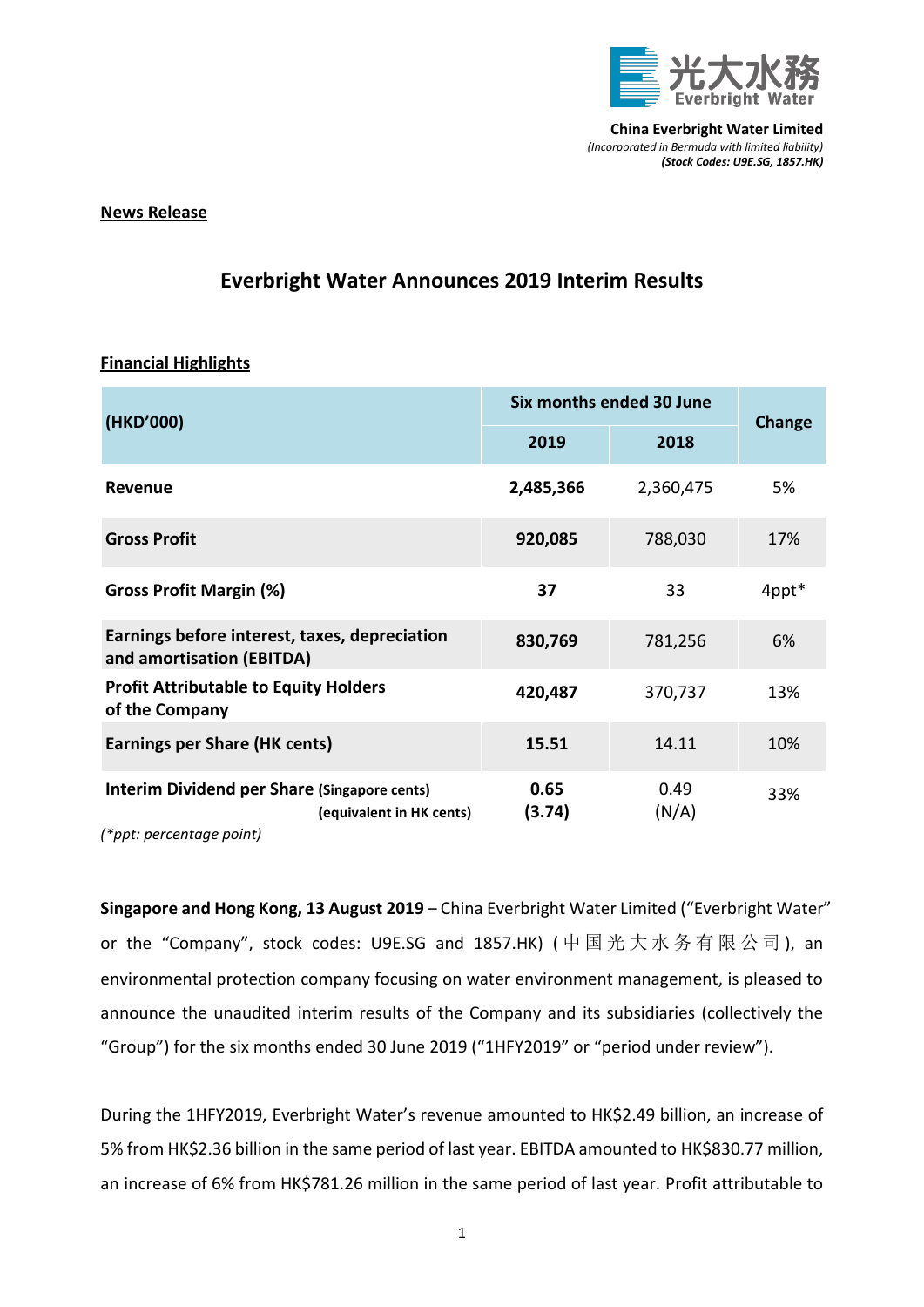

equity holders of the Company was HK\$420.49 million, an increase of 13% from HK\$370.74 million recorded in the same period of last year. Earnings per share were HK15.51 cents, HK1.40 cents more than HK14.11 cents in the first half of 2018. Overall gross profit margin was 37%, an increase of 4 percentage points compared to the corresponding period of last year. The increase was mainly due to a lower portion of construction revenue and construction contract revenue and technical service income recognised in the mix of the total revenue of 1HFY2019 as compared to the corresponding period of last year. In general, construction services and construction contract and technical services have a lower gross profit margin than operation services.

On 8 May 2019, Everbright Water was successfully listed on the Main Board of The Stock Exchange of Hong Kong Limited, achieving dual listing status in Singapore and Hong Kong (the "Dual Primary Listing"). The Dual Primary Listing status will help the Company to attract different investors, broaden its shareholder base, and contribute to its business development.

In terms of market expansion, during the period under review, Everbright Water expanded to Zhejiang Province by securing its first drinking water sources wetland protection project, while strengthening its market presence in Shandong, Jiangsu, Hubei and Liaoning Provinces. During the 1HFY2019, the Company secured 11 environmental projects and signed 1 supplementary agreement for the existing project, commanding a total investment of approximately RMB3.674 billion. In addition, the Company undertook 2 engineering, procurement and construction (EPC) projects and 1 operations and maintenance project, with a total contract value of approximately RMB146 million. The new projects contributed to the increases in waste water treatment capacity by 405,000 m<sup>3</sup>/day, reusable water supply capacity by 85,000 m<sup>3</sup>/day, water supply capacity by 600,000  $m^3$ /day, and sludge treatment and disposal capacity by 200 tonnes/day.

In relation to project construction, during the period under review, Everbright Water had 16 projects under construction, with all construction works having progressed smoothly. 9 projects completed construction and commenced operation, contributing 240,000  $\text{m}^3$  to the aggregated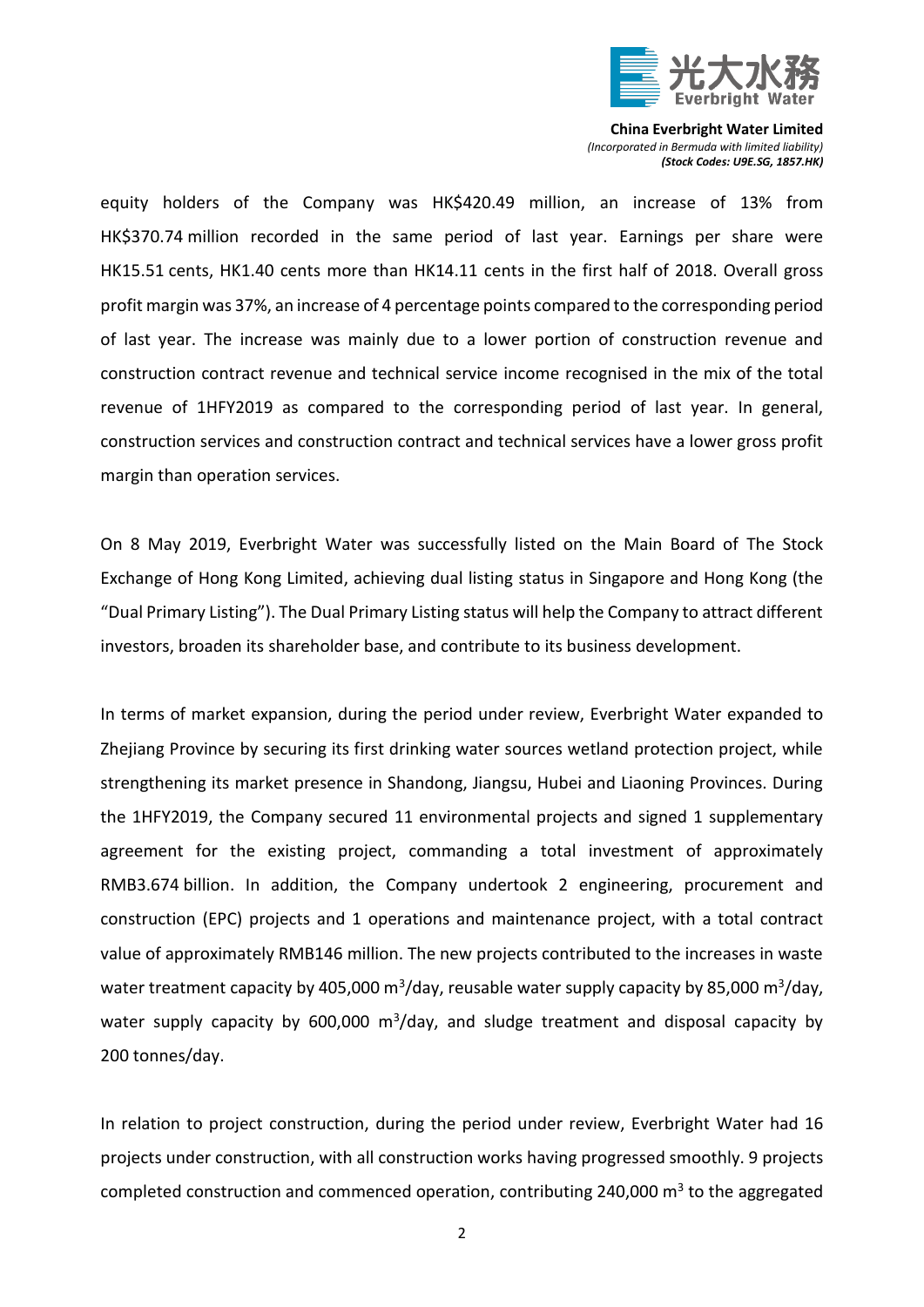

daily waste water treatment capacity and 150,000  $m<sup>3</sup>$  to the aggregated daily water supply capacity. As at 30 June 2019, the Company had 21 projects in preparatory stage, with a total water treatment capacity of over 1,200,000 m $3/$ day.

In terms of engineering design, Xuzhou Municipal Engineering Design Institute Co., Ltd., which is part of the Group, undertook 164 engineering design service projects during the period under review, covering several specialised areas, such as water supply, waste water treatment, leachate treatment, sludge treatment and disposal, reusable water and municipal public engineering consultancy. This helped the Company to build up relevant experience and solidify new sources of profit growth.

As for the operations management, during the 1HFY2019, riding on the effective management, a total of 8 waste water treatment plants of the Company received regulatory approval for tariff hikes, ranging from 4% to 56%.

During the period under review, in light of excellent engineering construction and operations management, the Company's projects received various subsidies exceeding RMB8 million in total.

Everbright Water adheres to the "Innovation-driven Development" ethos and has set "application-oriented research" as its direction. During the period under review, the Company actively promoted and progressed with technological research and development ("R&D") subjects in the areas including waste water and sludge treatment, energy conservation at waste water treatment plants, etc. In the 1HFY2019, the Company was granted 14 patents and published 1 thesis, mainly in the areas of biological aerated filter, high-efficiency sedimentation tank, among others.

**Mr. An Xuesong, Executive Director and CEO of Everbright Water**, said "In the 1HFY2019, Everbright Water rode through the challenging macro and market environment and achieved steady operating results. As traditional areas in the water industry have become more mature, areas such as industrial waste water treatment, sludge harmless treatment, water plant and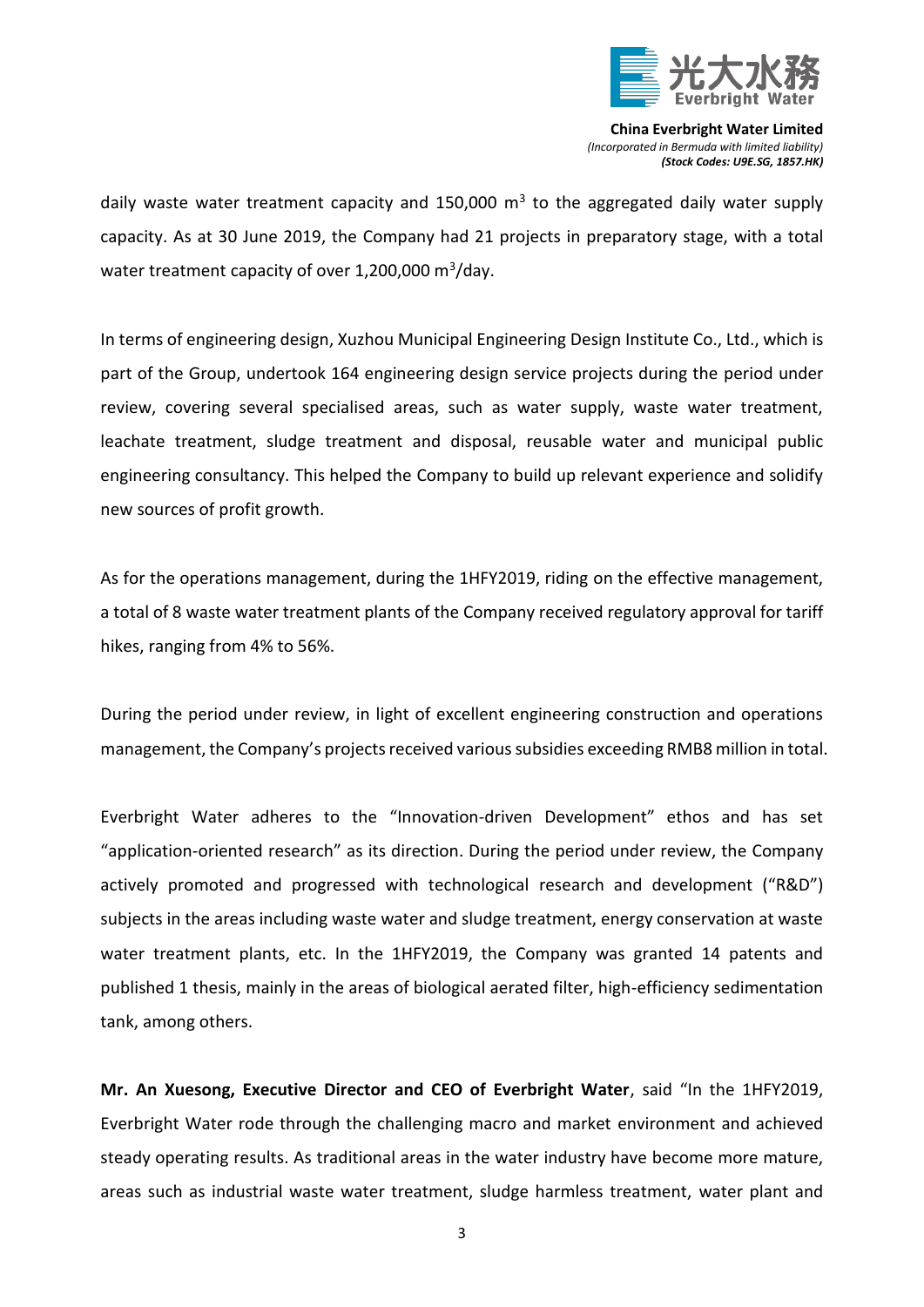

pipeline integration, and the mixed-ownership reform of the local state-owned water enterprises are expected to become new development trends, which are expected to continue unleashing the industry's potential for growth. In the second half of 2019, Everbright Water will boost technological R&D, expand into new business areas and models, and enhance proficiencies in operations management and risk control. It will take a long-term view for its business planning and follow an optimised development path towards sustainability."

**Mr. Wang Tianyi, CEO of China Everbright International Limited and Chairman of Everbright Water**, said, "Supported by the implementation of various environmental protection policies and the reinforcement of the regulatory system over the past few years, the water industry has gradually established a policy regime and a regulatory framework that are more comprehensive and mature, laying a solid foundation for the industry's sound and rapid growth. As an enterprise listed in both Singapore and Hong Kong, Everbright Water will leverage on the opportunity arising from the Dual Primary Listing, follow relevant national strategic planning and its 'Innovation-driven Development' ethos, and adopt a sustainable operating model that 'Takes Quality as the Top Mission and Keeps Efficiency as the Priority with Support by Scale'. It will continue pursuing steady operating results, creating sustainable returns for its shareholders and contributing to water environment management."

*- End-*